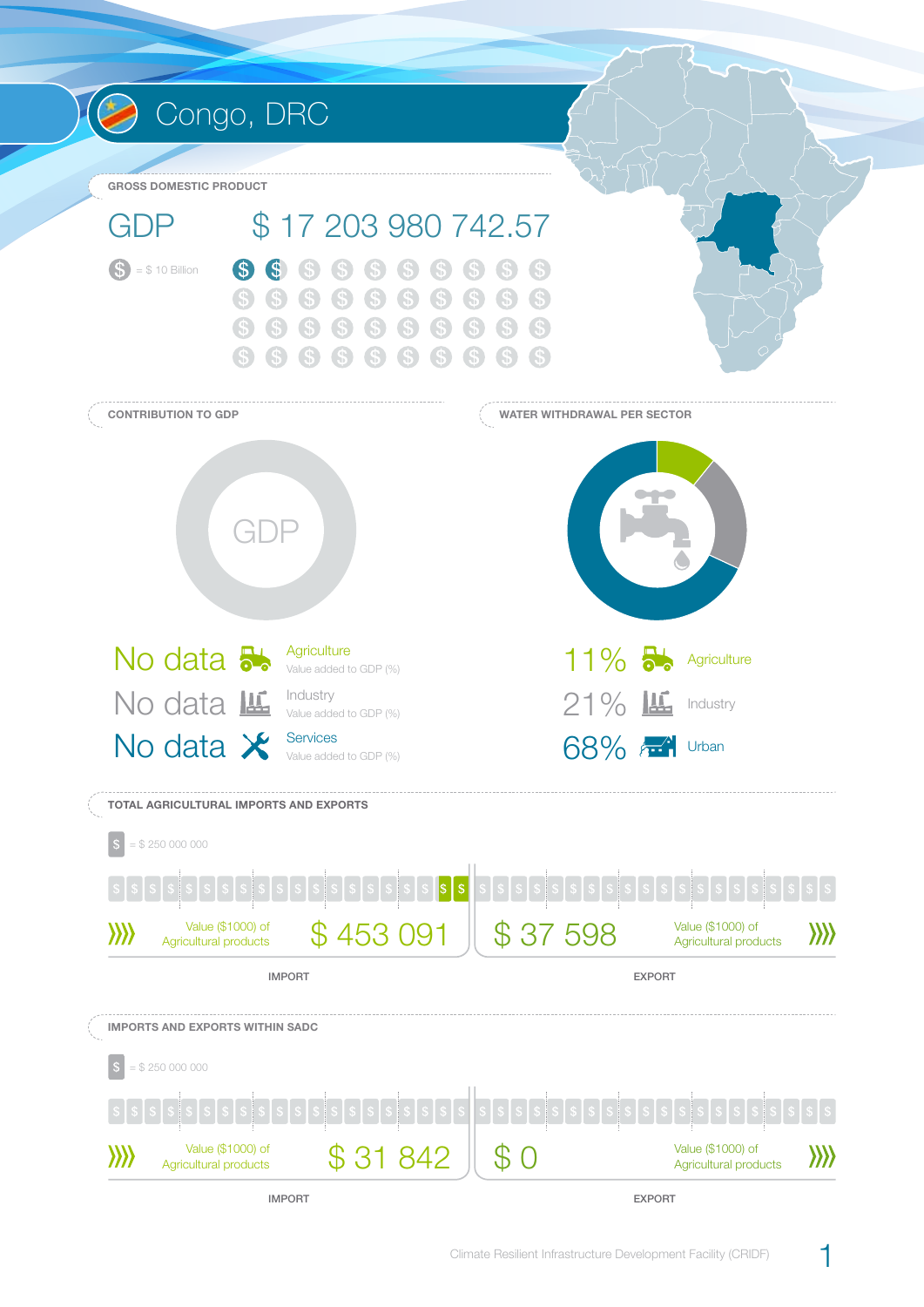

**RENEWABLE WATER**

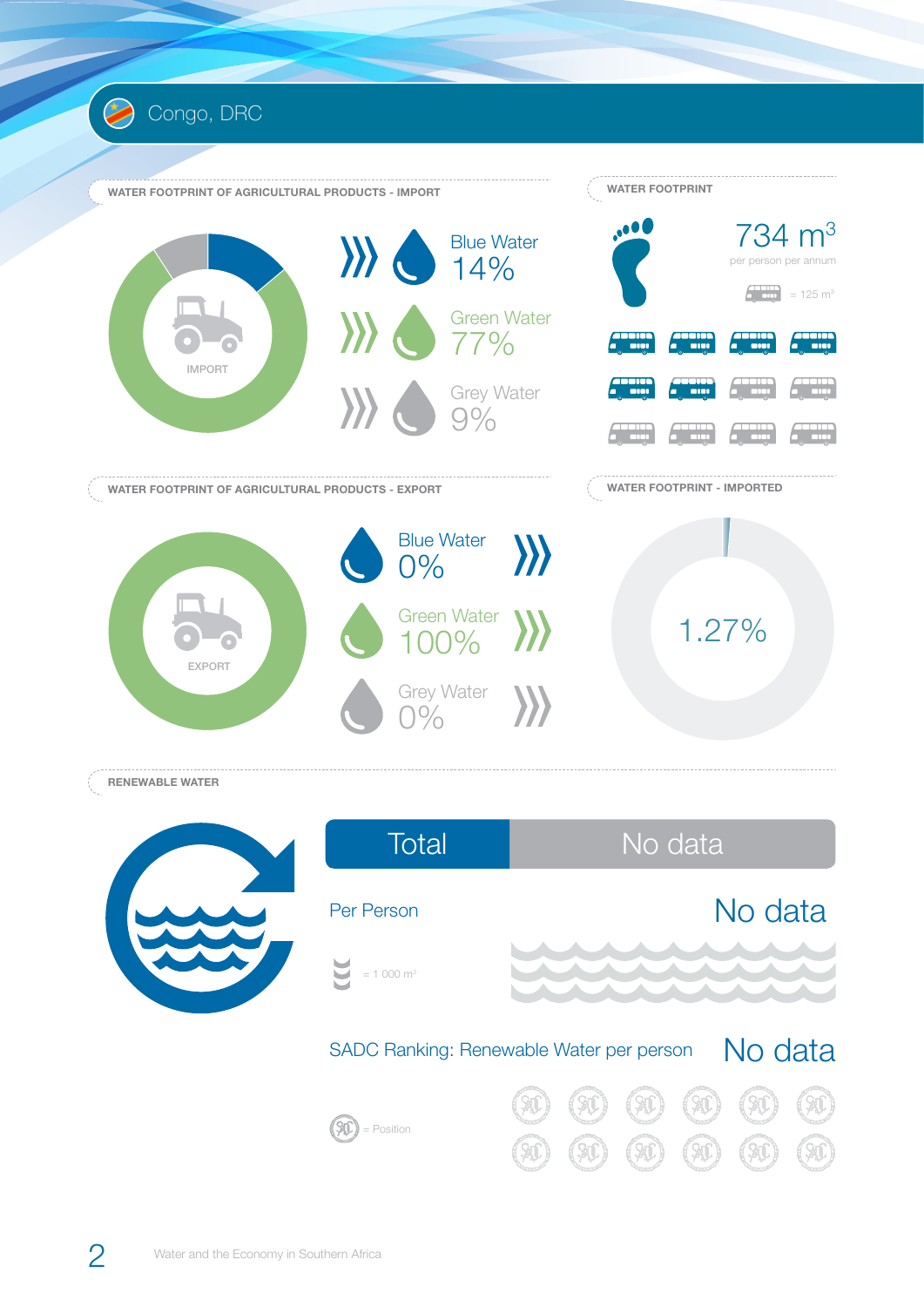## Water and the Economy in Southern Africa



## **WATER WITHDRAWALS**